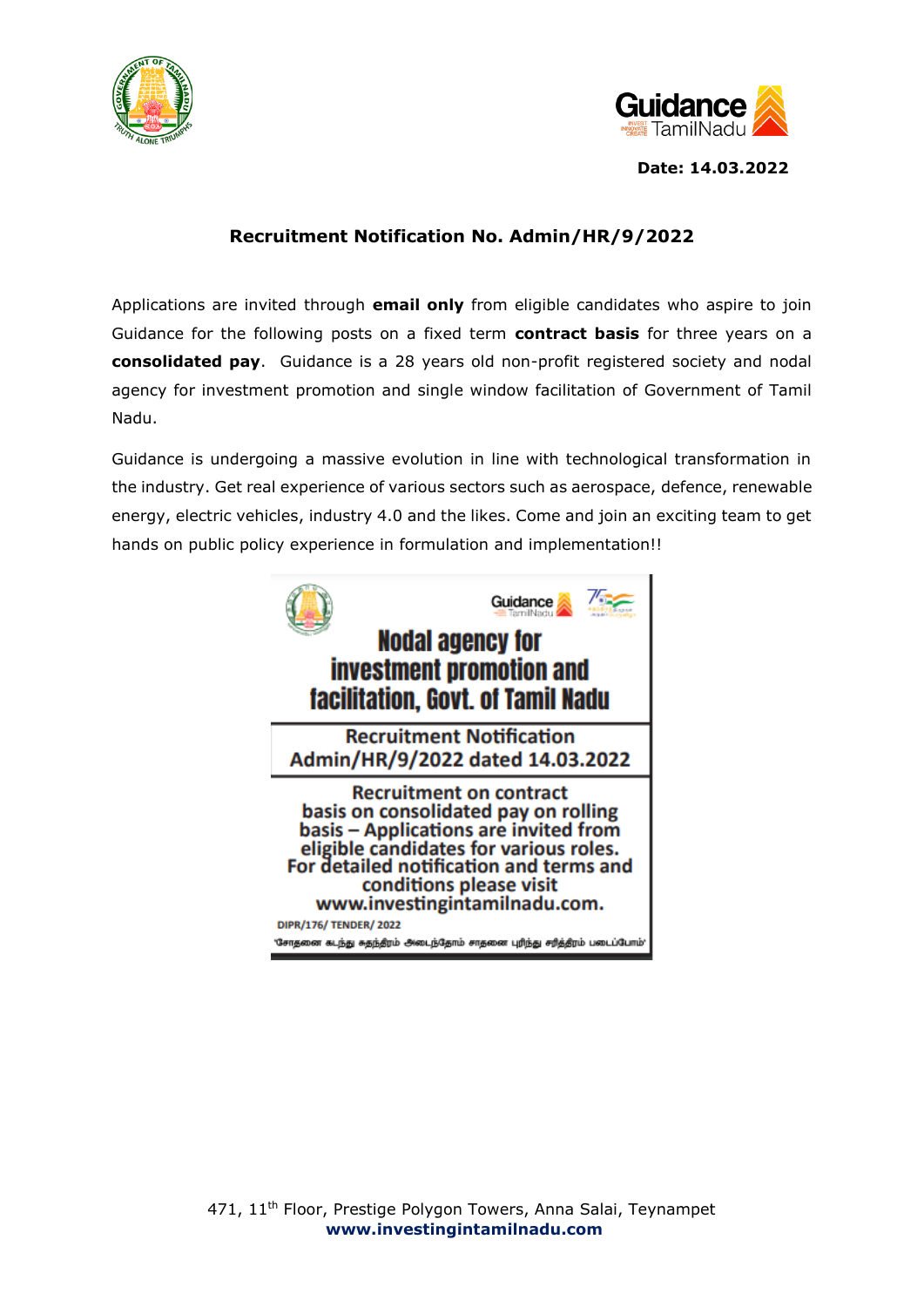

 $\mathbf{r}$ 



| <b>Designation</b>                                  | No of<br><b>Hires</b> | <b>Approx Consolidated</b><br>Pay |  |
|-----------------------------------------------------|-----------------------|-----------------------------------|--|
|                                                     |                       | (lakhs) range/month               |  |
| VP - Investment Promotion                           |                       | Up to 2.25                        |  |
| Associate Vice President/ Senior Associate -        |                       |                                   |  |
| <b>Investment Promotion</b>                         | $\mathcal{P}$         | Up to 1.50                        |  |
| Associate Vice President/ Senior Associate - Export |                       | Up to $1.50$                      |  |
| Cell                                                |                       |                                   |  |
| Associate Vice President/ Senior Associate - Zonal  |                       | Up to 1.50                        |  |
| (Coimbatore)                                        |                       |                                   |  |
| Senior Associate - Policy                           |                       | Up to $1.15$                      |  |

# **REQUIRED QUALIFICATIONS & EXPERIENCE**

| 1. Vice President - Investment Promotion |                                                                                                                                                                                                                                                                                                                                                                                                                                                                                                                                                                                                                                                                                                                                                                                                                                                                                                                                                                                       |  |  |  |  |
|------------------------------------------|---------------------------------------------------------------------------------------------------------------------------------------------------------------------------------------------------------------------------------------------------------------------------------------------------------------------------------------------------------------------------------------------------------------------------------------------------------------------------------------------------------------------------------------------------------------------------------------------------------------------------------------------------------------------------------------------------------------------------------------------------------------------------------------------------------------------------------------------------------------------------------------------------------------------------------------------------------------------------------------|--|--|--|--|
| <b>Qualifications</b>                    | MBA from a reputed business school.                                                                                                                                                                                                                                                                                                                                                                                                                                                                                                                                                                                                                                                                                                                                                                                                                                                                                                                                                   |  |  |  |  |
|                                          | or MA/MSc in Economics from top-tier Economics Departments.                                                                                                                                                                                                                                                                                                                                                                                                                                                                                                                                                                                                                                                                                                                                                                                                                                                                                                                           |  |  |  |  |
|                                          | or M Tech/ME from top tier engineering college.                                                                                                                                                                                                                                                                                                                                                                                                                                                                                                                                                                                                                                                                                                                                                                                                                                                                                                                                       |  |  |  |  |
|                                          | or Post Graduate degree in Finance, Law from a top tier institution                                                                                                                                                                                                                                                                                                                                                                                                                                                                                                                                                                                                                                                                                                                                                                                                                                                                                                                   |  |  |  |  |
| <b>Preferred Experience</b>              | 10 to 12 years and above with top tier corporate house / consulting<br>market research<br>firm<br>firm<br>$\sqrt{2}$<br>or<br>trade<br>association/<br>chamber/Embassy/ Investment Promotion Agency in the areas of<br>investment promotion and facilitation, regulatory framework,<br>project management and execution or Ease of Doing Business<br>i) Deep understanding of Information Technology and Electronics<br>sectors<br>ii)Proven<br>track<br>of<br>bringing in<br>record<br>investments<br>(Sectors/States/Countries)<br>iii) Experience in managing large projects for governments,<br>private sector, multilateral clients and industry associations<br>iv) Experience in managing projects for governments, private<br>sectors, multilateral clients and industry associations.<br>v) Has proven strong networks / connects within investment<br>i.e., venture capitalists, investment bankers,<br>promotions<br>leadership teams within reputed consulting firms etc. |  |  |  |  |
| <b>Broad Job</b>                         | a) Sector                                                                                                                                                                                                                                                                                                                                                                                                                                                                                                                                                                                                                                                                                                                                                                                                                                                                                                                                                                             |  |  |  |  |
| <b>Description</b>                       | i) Develop sector specific strategies to attract investment in                                                                                                                                                                                                                                                                                                                                                                                                                                                                                                                                                                                                                                                                                                                                                                                                                                                                                                                        |  |  |  |  |
|                                          | <b>Information Technology and Electronics</b>                                                                                                                                                                                                                                                                                                                                                                                                                                                                                                                                                                                                                                                                                                                                                                                                                                                                                                                                         |  |  |  |  |
|                                          | b) Investment promotion                                                                                                                                                                                                                                                                                                                                                                                                                                                                                                                                                                                                                                                                                                                                                                                                                                                                                                                                                               |  |  |  |  |
|                                          | i) Design and lead execution of the investment strategy in IT and                                                                                                                                                                                                                                                                                                                                                                                                                                                                                                                                                                                                                                                                                                                                                                                                                                                                                                                     |  |  |  |  |
|                                          | Electronic sectors, including identifying important domestic &                                                                                                                                                                                                                                                                                                                                                                                                                                                                                                                                                                                                                                                                                                                                                                                                                                                                                                                        |  |  |  |  |
|                                          | international events for State participation and planning the                                                                                                                                                                                                                                                                                                                                                                                                                                                                                                                                                                                                                                                                                                                                                                                                                                                                                                                         |  |  |  |  |
|                                          | participation.                                                                                                                                                                                                                                                                                                                                                                                                                                                                                                                                                                                                                                                                                                                                                                                                                                                                                                                                                                        |  |  |  |  |
|                                          | ii) Represent Guidance in meetings, roadshows and lead                                                                                                                                                                                                                                                                                                                                                                                                                                                                                                                                                                                                                                                                                                                                                                                                                                                                                                                                |  |  |  |  |
|                                          | presentations.                                                                                                                                                                                                                                                                                                                                                                                                                                                                                                                                                                                                                                                                                                                                                                                                                                                                                                                                                                        |  |  |  |  |
|                                          | iii) Planning, coordinating and execute mega summit event (end to<br>end management).                                                                                                                                                                                                                                                                                                                                                                                                                                                                                                                                                                                                                                                                                                                                                                                                                                                                                                 |  |  |  |  |
|                                          | c) Investment Facilitation                                                                                                                                                                                                                                                                                                                                                                                                                                                                                                                                                                                                                                                                                                                                                                                                                                                                                                                                                            |  |  |  |  |
|                                          |                                                                                                                                                                                                                                                                                                                                                                                                                                                                                                                                                                                                                                                                                                                                                                                                                                                                                                                                                                                       |  |  |  |  |

471, 11<sup>th</sup> Floor, Prestige Polygon Towers, Anna Salai, Teynampet **[www.investingintamilnadu.com](http://www.investingintamilnadu.com/)**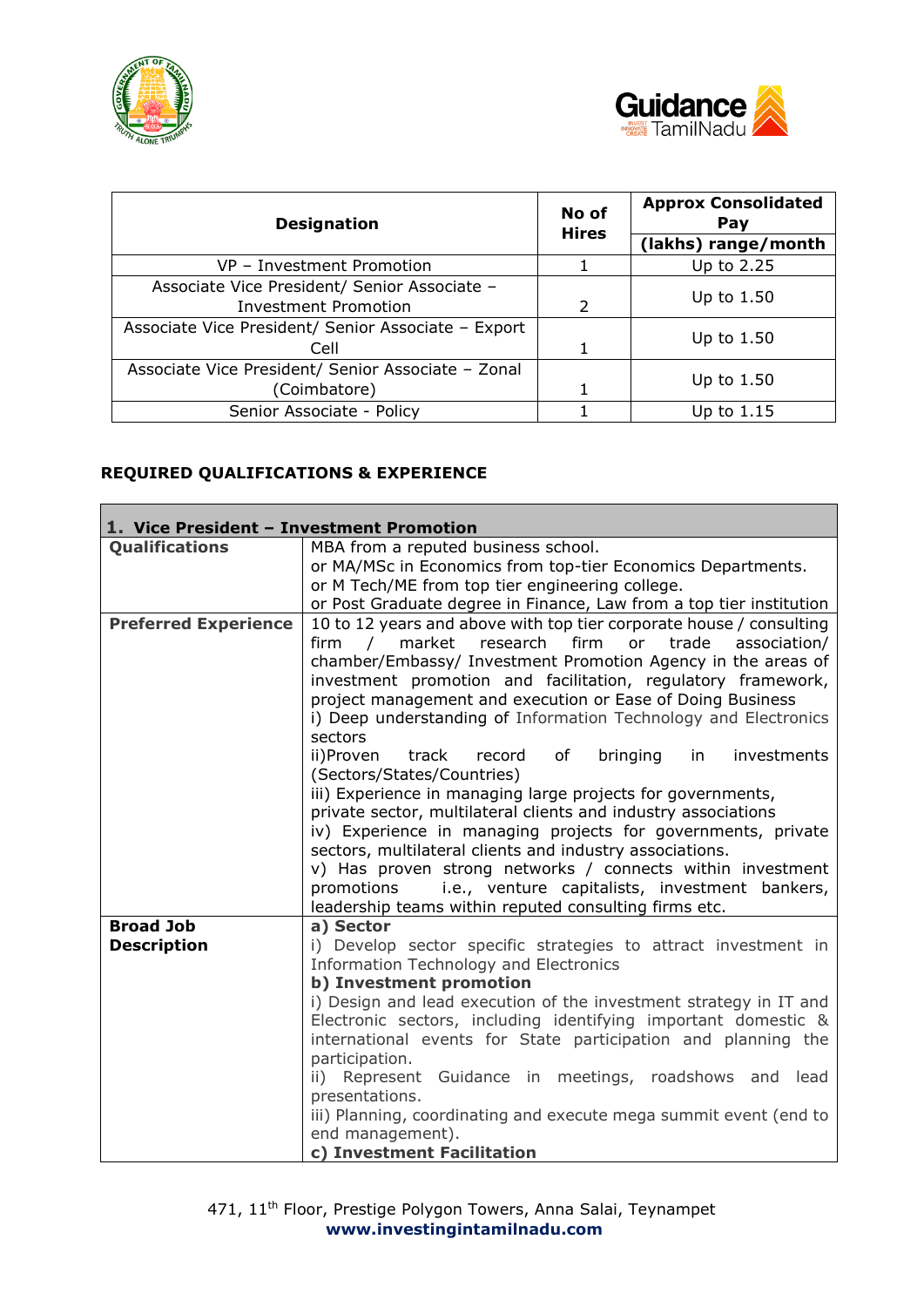



| i) Respond to investor queries / provide required information and<br>ensure Single Window approvals in said sector.                                                                                       |
|-----------------------------------------------------------------------------------------------------------------------------------------------------------------------------------------------------------|
| iii) Facilitate the new investors in the sector(s) - act as a<br>relationship manager for key investors.                                                                                                  |
| ) Interact with existing investors in the state on a regular basis<br>v) Coordination with SIPCOT and other agencies for identification<br>of land parcel for investors / undertaking site visit with the |
| investors                                                                                                                                                                                                 |
| d) Coordination                                                                                                                                                                                           |
| i) To develop the Go-to-Investor marketing strategies for Guidance                                                                                                                                        |
| in focus sector and proactively market potential projects to                                                                                                                                              |
| investors and facilitate their approval by the respective authorities                                                                                                                                     |
| ii) Establish relationships with the relevant senior stakeholders in                                                                                                                                      |
| the Government and other promoting agencies and oversee project<br>management to ensure achievement of targets                                                                                            |
| iii) Coordinating with various departments of the state and central                                                                                                                                       |
| government on a regular basis                                                                                                                                                                             |
| iv) Coordination with Diplomatic Missions, Trade Bodies/Industrial                                                                                                                                        |
| and sectoral chambers and associations on a regular basis.                                                                                                                                                |
| v) Inbound & Outbound delegations - end to end coordination,                                                                                                                                              |
| facilitations & follow ups.                                                                                                                                                                               |

|                             | 2. Associate Vice President / Senior Associate - Investment Promotion                                                  |  |  |  |  |
|-----------------------------|------------------------------------------------------------------------------------------------------------------------|--|--|--|--|
| Qualifications              | MBA from a reputed business school.<br>or MA/MSc in Economics from top-tier Economics Departments;                     |  |  |  |  |
|                             | or M Tech/ME from top tier engineering college;                                                                        |  |  |  |  |
|                             | or Post Graduate degree in Finance, Law from a top tier institution                                                    |  |  |  |  |
| <b>Preferred Experience</b> | 7 to 10 years and above with top tier corporate house / consulting                                                     |  |  |  |  |
|                             | firm / market research firm                                                                                            |  |  |  |  |
|                             | Or strong experience in sales and marketing for industrial parks &                                                     |  |  |  |  |
|                             | corridors / real estate service firms or similar                                                                       |  |  |  |  |
|                             | Or trade association/ chamber/Embassy/ Investment Promotion                                                            |  |  |  |  |
|                             | Agency in the areas of investment promotion and facilitation,                                                          |  |  |  |  |
|                             | regulatory framework, project management and execution or Ease                                                         |  |  |  |  |
|                             | of Doing Business                                                                                                      |  |  |  |  |
|                             | i) Understanding of Key Sectors (Electronics, IT, ITeS,<br>Manufacturing, Automobile and Auto Ancillary, Aerospace and |  |  |  |  |
|                             | Defence etc.)                                                                                                          |  |  |  |  |
|                             | ii) Experience in managing large projects for governments,                                                             |  |  |  |  |
|                             | private sector, multilateral clients and industry associations                                                         |  |  |  |  |
|                             | iii) Experience in managing projects for governments, private                                                          |  |  |  |  |
|                             | sectors, multilateral clients and industry associations.                                                               |  |  |  |  |
| <b>Broad Job</b>            | a) Sector Analysis                                                                                                     |  |  |  |  |
| <b>Description</b>          | i) Develop sector specific strategies to attract investment in                                                         |  |  |  |  |
|                             | sectors/areas such as Defence, Renewable Energy, Food                                                                  |  |  |  |  |
|                             | Processing, Electronics, Industry 4.0                                                                                  |  |  |  |  |
|                             | b) Investment promotion                                                                                                |  |  |  |  |
|                             | i) Ensure execution of the investment strategy pertaining to the                                                       |  |  |  |  |
|                             | sectors allocated to him/her.                                                                                          |  |  |  |  |
|                             | ii) Organise and coordinate with stakeholders for meetings,                                                            |  |  |  |  |
|                             | roadshow and presentations.                                                                                            |  |  |  |  |
|                             | iii) Planning, coordinating and execute Mega summit event (end to                                                      |  |  |  |  |
|                             | end management).                                                                                                       |  |  |  |  |

471, 11<sup>th</sup> Floor, Prestige Polygon Towers, Anna Salai, Teynampet **[www.investingintamilnadu.com](http://www.investingintamilnadu.com/)**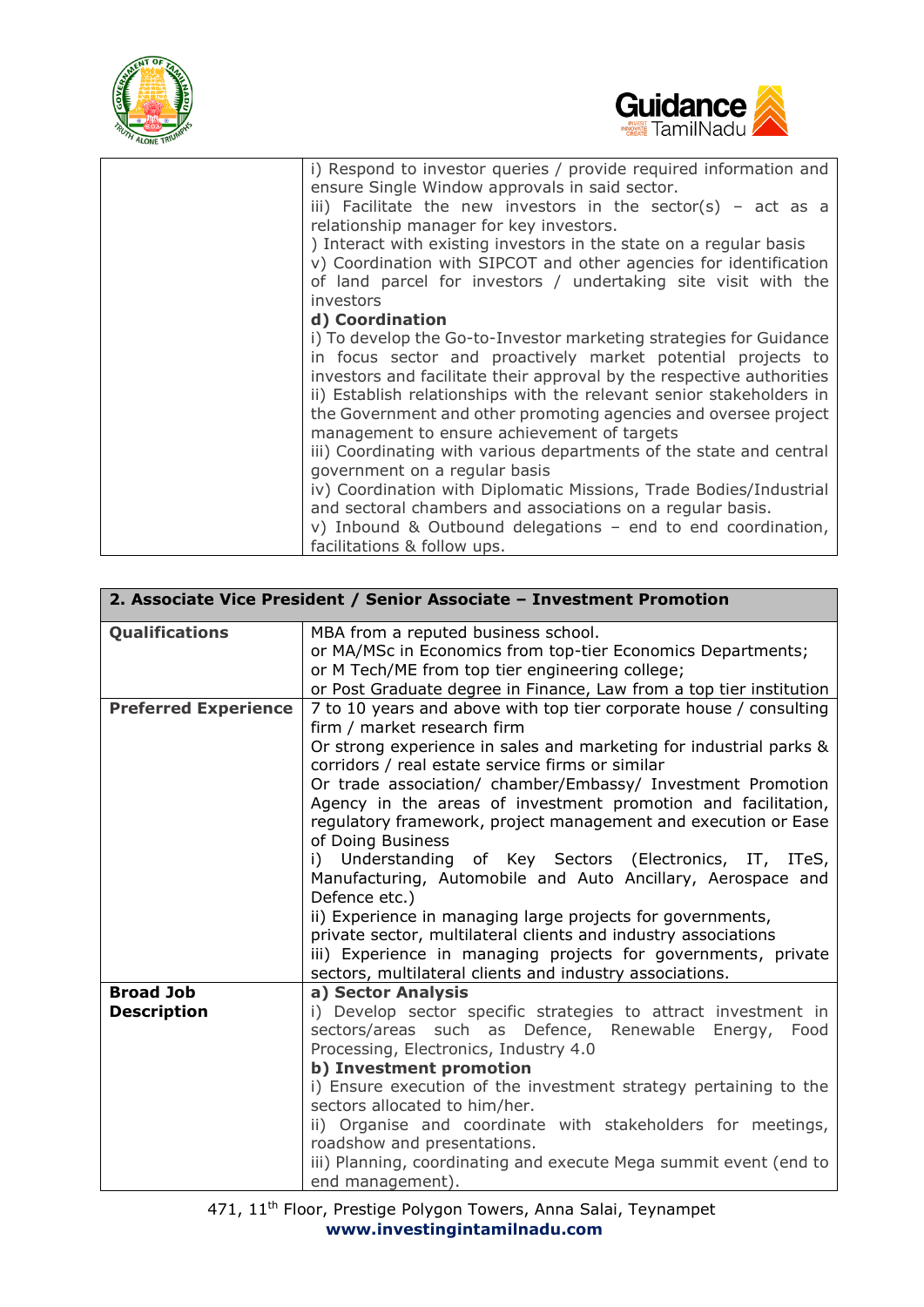



| iv) Identify important domestic & international events on the<br>sectors for State participation and planning the                                                                                                          |
|----------------------------------------------------------------------------------------------------------------------------------------------------------------------------------------------------------------------------|
| participation.                                                                                                                                                                                                             |
| c) Investment Facilitation                                                                                                                                                                                                 |
| i) Respond to investor queries / provide required information<br>ii) Coordinate Single Window activities                                                                                                                   |
| iii) Facilitate the new investors in the sector(s) - act as a<br>relationship manager for key investors.                                                                                                                   |
| ) Interact with existing investors in the state on a regular basis<br>v) Coordination with SIPCOT and other agencies for identification                                                                                    |
| of land parcel for investors / undertaking site visit with the<br>investors                                                                                                                                                |
| d) Coordination                                                                                                                                                                                                            |
| i) To develop the Go-to-Investor marketing strategies for Guidance<br>Bureau in each focus sector and proactively market potential<br>projects to investors and facilitate their approval by the respective<br>authorities |
| ii) Establish relationships with the relevant stakeholders in the<br>Government and other promoting agencies and oversee project<br>management to ensure achievement of targets                                            |
| iii) Coordinating with various departments of the state and central<br>government on a regular basis                                                                                                                       |
| iv) Coordination with Diplomatic Missions, Trade Bodies/Industrial<br>and sectoral chambers and associations on a regular basis.<br>v) Inbound & Outbound delegations - end to end coordination,                           |
| facilitations & follow ups.                                                                                                                                                                                                |
|                                                                                                                                                                                                                            |

| 3. Associate Vice President - Export Cell |                                                                                                                                                                                                                                                                                                                                                                                                                                                                                                                                                                                                                                                                                                                                                                                                                                                                                                       |  |  |
|-------------------------------------------|-------------------------------------------------------------------------------------------------------------------------------------------------------------------------------------------------------------------------------------------------------------------------------------------------------------------------------------------------------------------------------------------------------------------------------------------------------------------------------------------------------------------------------------------------------------------------------------------------------------------------------------------------------------------------------------------------------------------------------------------------------------------------------------------------------------------------------------------------------------------------------------------------------|--|--|
| <b>Qualifications</b>                     | MBA or equivalent with International Trade / Economics / Statistics<br>Finance / Commerce / Engineering from a top tier institution                                                                                                                                                                                                                                                                                                                                                                                                                                                                                                                                                                                                                                                                                                                                                                   |  |  |
| <b>Preferred Experience</b>               | 7 to 10 years of relevant experience in foreign missions / Embassies<br>/ consulates / bilateral multilateral agencies / international trade<br>association and trade desks / Investment Promotion Agency in the<br>areas of international engagement, trade relations, investment<br>promotion and facilitation, and execution or Ease of Doing<br>Business.                                                                                                                                                                                                                                                                                                                                                                                                                                                                                                                                         |  |  |
| <b>Broad Job</b>                          | a) Providing and disseminating trade information using the various                                                                                                                                                                                                                                                                                                                                                                                                                                                                                                                                                                                                                                                                                                                                                                                                                                    |  |  |
| <b>Description</b>                        | marketing tools within the organization.<br>b) Following-up trade inquiries to determine specific interests and<br>requirements with the ultimate aim of actualizing trade deals.<br>c)Registering trade leads, following-up activities and reporting<br>regularly for appropriate intervention.<br>d) Organizing and delivering presentations at local and international<br>trade promotion workshops, seminars, and conferences.<br>e) Planning, scheduling, and implementing proactive marketing<br>activities geared at attracting new export markets such as direct<br>mail and telemarketing campaigns i.e. trade fair participation,<br>buyer/seller meets, trade missions, and extension services to<br>exporters.<br>f) Meeting with and providing information, counselling, and support<br>to local and foreign buyers interested in exploring new business<br>opportunities in Tamil Nadu. |  |  |

471, 11<sup>th</sup> Floor, Prestige Polygon Towers, Anna Salai, Teynampet **[www.investingintamilnadu.com](http://www.investingintamilnadu.com/)**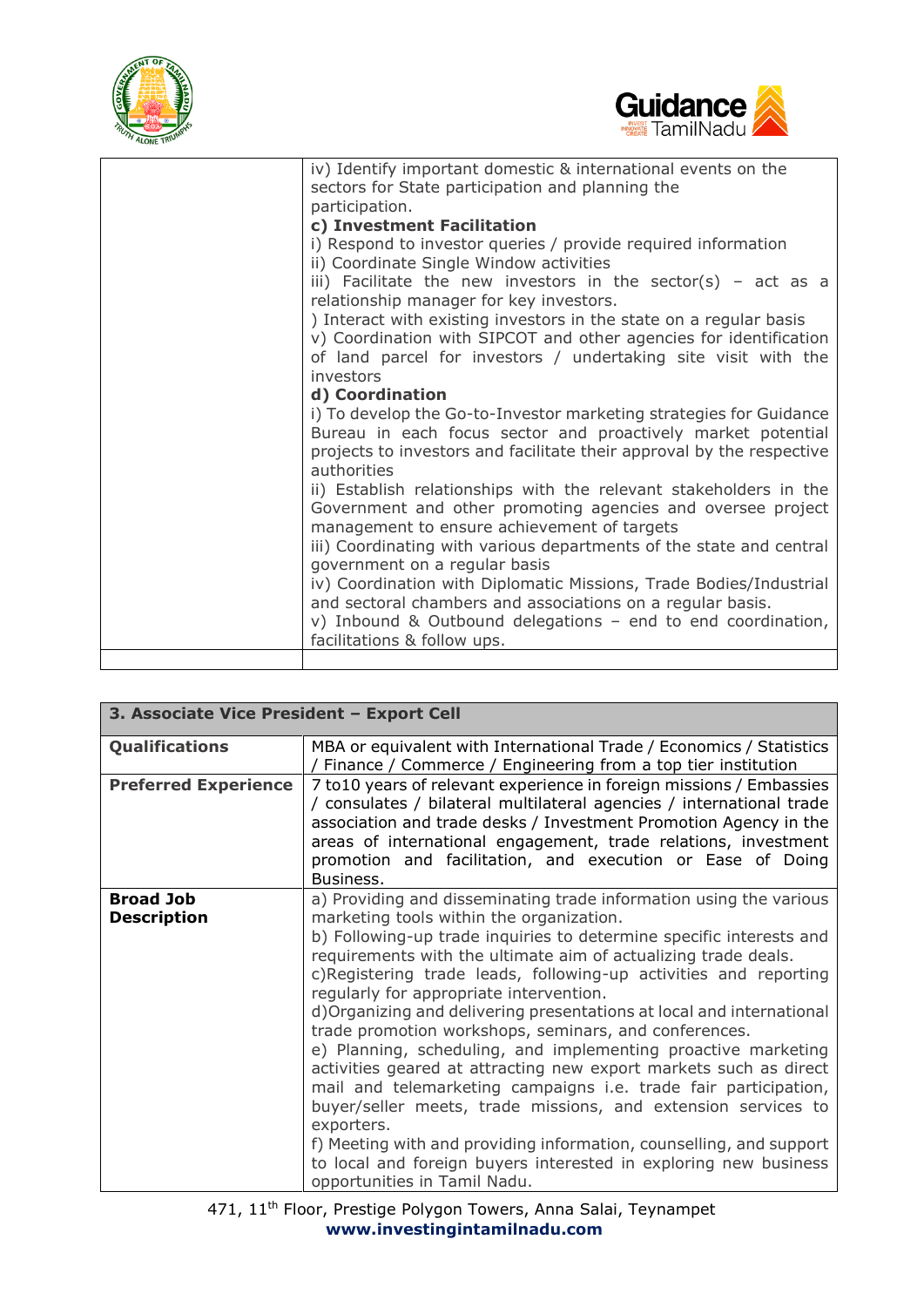



|                     | g) Assisting prospective buyers in arranging site visits and in<br>obtaining necessary Government approvals, permits, and licenses.<br>h) Receiving inquiries from potential exporters looking for markets<br>for their products.<br>i)Advising prospective exporters on export processes and sector<br>specifics.<br>(j) Reporting monthly on the status of assigned trade leads.<br>k) Proactively contributes to management and organization<br>development activities including thought leadership, training etc.<br>I) Work closely with respective country government partners in the<br>market/region (including the Foreign & Commonwealth Office,<br>Trade & Investment), to ensure a joined-up approach around the<br>government and close collaboration to resolve policy issues. |
|---------------------|----------------------------------------------------------------------------------------------------------------------------------------------------------------------------------------------------------------------------------------------------------------------------------------------------------------------------------------------------------------------------------------------------------------------------------------------------------------------------------------------------------------------------------------------------------------------------------------------------------------------------------------------------------------------------------------------------------------------------------------------------------------------------------------------|
| <b>Other Skills</b> | Strong communication, interpersonal, community level facilitation<br>and coordination skills<br>Strong MS office, good record keeping and report writing<br>Strong teamwork skills and the ability to work in a multi partner<br>initiatives<br>Ability to work with minimum supervision<br>Fluency in English is mandatory; knowledge of foreign language<br>would be a strong asset.                                                                                                                                                                                                                                                                                                                                                                                                       |

|                             | 4. Associate Vice President / Senior Associate- Zonal (Coimbatore Zone)                                                               |  |  |  |
|-----------------------------|---------------------------------------------------------------------------------------------------------------------------------------|--|--|--|
| <b>Qualifications</b>       | MBA from a reputed business school.                                                                                                   |  |  |  |
|                             | or MA/MSc in Economics from top-tier Economics Departments.                                                                           |  |  |  |
|                             | or M Tech/ME from top tier engineering college;                                                                                       |  |  |  |
|                             | or Post Graduate degree in Finance, Law from a top tier institution                                                                   |  |  |  |
| <b>Preferred Experience</b> | 7 to 10 years and above with top tier corporate house / consulting                                                                    |  |  |  |
|                             | firm / market research firm or strong experience in sales and                                                                         |  |  |  |
|                             | marketing for industrial parks & corridors / real estate service firms<br>or similar                                                  |  |  |  |
|                             | Or trade association/ chamber/Embassy/ Investment Promotion                                                                           |  |  |  |
|                             | Agency in the areas of investment promotion and facilitation,                                                                         |  |  |  |
|                             | regulatory framework, project management and execution or Ease                                                                        |  |  |  |
|                             | of Doing Business                                                                                                                     |  |  |  |
|                             | i)Understanding of Key focus Sectors in TN (Electronics, IT, ITeS,                                                                    |  |  |  |
|                             | Manufacturing, Automobile and Auto Ancillary, Aerospace and<br>Defence etc.)                                                          |  |  |  |
|                             | and understand of business/industry scenario in Tamil Nadu                                                                            |  |  |  |
|                             | ii) Excellent stakeholder and client management skills                                                                                |  |  |  |
|                             | iii) Experience in engaging with industries/governments, private                                                                      |  |  |  |
|                             | sector,                                                                                                                               |  |  |  |
|                             | multilateral clients and industry associations                                                                                        |  |  |  |
|                             | iv) Willingness to work under high pressure deadlines and across                                                                      |  |  |  |
|                             | <b>Tamil Nadu</b>                                                                                                                     |  |  |  |
|                             | v) Experience in making presentations/pitches, understanding                                                                          |  |  |  |
| <b>Broad Job</b>            | investor requirements of clients and interacting with CXOs.<br>i) Will be physically posted in one of the key industrial districts of |  |  |  |
| <b>Description</b>          | Tamil Nadu SIPCOT parks. Will have to travel across other districts                                                                   |  |  |  |
|                             | for industrial interactions, after care and to Guidance from time to                                                                  |  |  |  |
|                             | time.                                                                                                                                 |  |  |  |
|                             |                                                                                                                                       |  |  |  |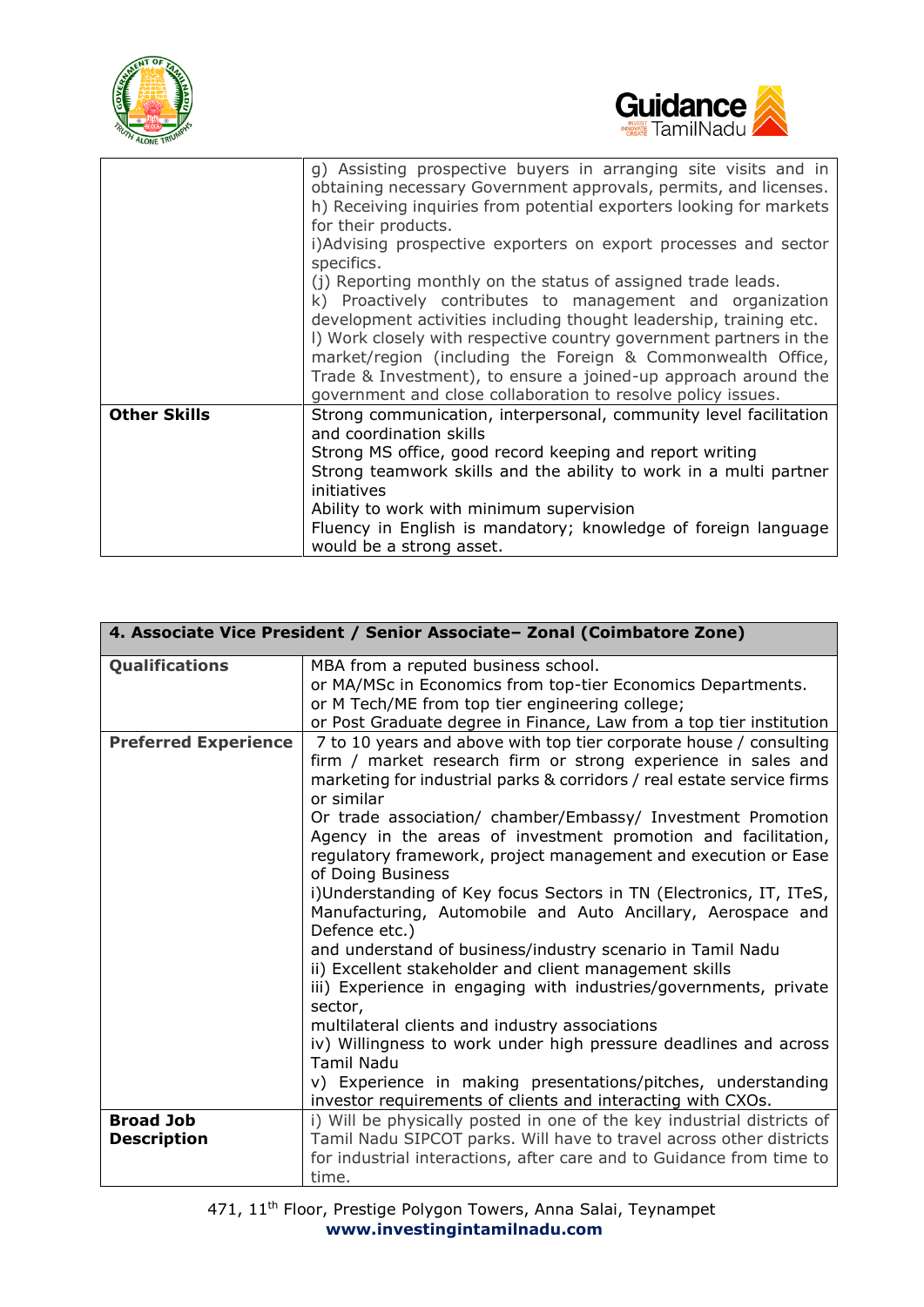



| ii) Work across industrial clusters and districts in Tamil Nadu, while<br>reaching out to industry houses and trade associations to provide<br>after care support to the industry community                                                                   |
|---------------------------------------------------------------------------------------------------------------------------------------------------------------------------------------------------------------------------------------------------------------|
| iii) Identify and reach out to every industries, stakeholders, trade<br>and industry association in the region assigned to promote<br>investments and provide handholding support the mentioned<br>stakeholders                                               |
| iv) Work closely with trade association and industry bodies,<br>government agencies to understand the problems and issues being<br>faced by local industries                                                                                                  |
| v) Respond to investor queries / provide required information and<br>facilitate the new investors in the sector(s)                                                                                                                                            |
| vi) Coordinate with local authorities for facilitating approvals,<br>licenses and renewals of the same.                                                                                                                                                       |
| vii) Provide bi-weekly reports on the reach out activities to the<br>stakeholders and follow ups on the discussions with the clients<br>viii) Generate new leads and provide handholding support to the<br>potential investors while working closely with the |
| investment promotion and facilitation team at Guidance, Chennai.<br>ix) Coordinate local level roundtables and sector sessions                                                                                                                                |
| x) Facilitate site visits for potential investors in the region specified                                                                                                                                                                                     |

| 5. Senior Associate - Policy |                                                                        |  |  |  |  |
|------------------------------|------------------------------------------------------------------------|--|--|--|--|
| Qualifications               | Masters/PhD in Economics / Finance/ Statistics and Public Policy       |  |  |  |  |
|                              | from a top tier institution                                            |  |  |  |  |
| <b>Preferred Experience</b>  | 5 to 7 years of relevant experience in economic and social data        |  |  |  |  |
|                              | management, and policy analysis/formulation                            |  |  |  |  |
| <b>Broad Job</b>             | i) Extensive primary and secondary research.                           |  |  |  |  |
| <b>Description</b>           | ii)Undertake qualitative and quantitative research                     |  |  |  |  |
|                              | iii) Compilation and analysis of data to draw insights that can guide  |  |  |  |  |
|                              | project strategic directions.                                          |  |  |  |  |
|                              | iv) Writing reports, articles and making presentations with suitable   |  |  |  |  |
|                              | use of graphics.                                                       |  |  |  |  |
|                              | v)Travel to meet with clients, experts and other stakeholders.         |  |  |  |  |
|                              | vi) Organizing conferences and workshops.                              |  |  |  |  |
|                              | vii) Support with investment promotion and facilitation efforts.       |  |  |  |  |
| <b>Other Skills</b>          | i)Knowledge of statistical methods and concepts underlying             |  |  |  |  |
|                              | economic, financial, and economic indicators                           |  |  |  |  |
|                              | ii)Knowledge of econometric and statistical analysis techniques and    |  |  |  |  |
|                              | principles and use of computer packages for the same such as           |  |  |  |  |
|                              | R/STATA/Python.                                                        |  |  |  |  |
|                              | iii) Expert at Microsoft Office (PowerPoint, Excel, Word)              |  |  |  |  |
|                              | iv) Ability to interpret and communicate statistical information in a  |  |  |  |  |
|                              | clear and analytically rigorous manner.                                |  |  |  |  |
|                              | v) Experience in drafting policy notes, policy briefs, whitepapers     |  |  |  |  |
|                              | etc.                                                                   |  |  |  |  |
|                              | vi)Strong analytical skills and exemplary writing skills               |  |  |  |  |
|                              | vii) Efficient time management skills, with an ability to deliver high |  |  |  |  |
|                              | quality content to meet tight deadlines                                |  |  |  |  |

### **APPLICATION:**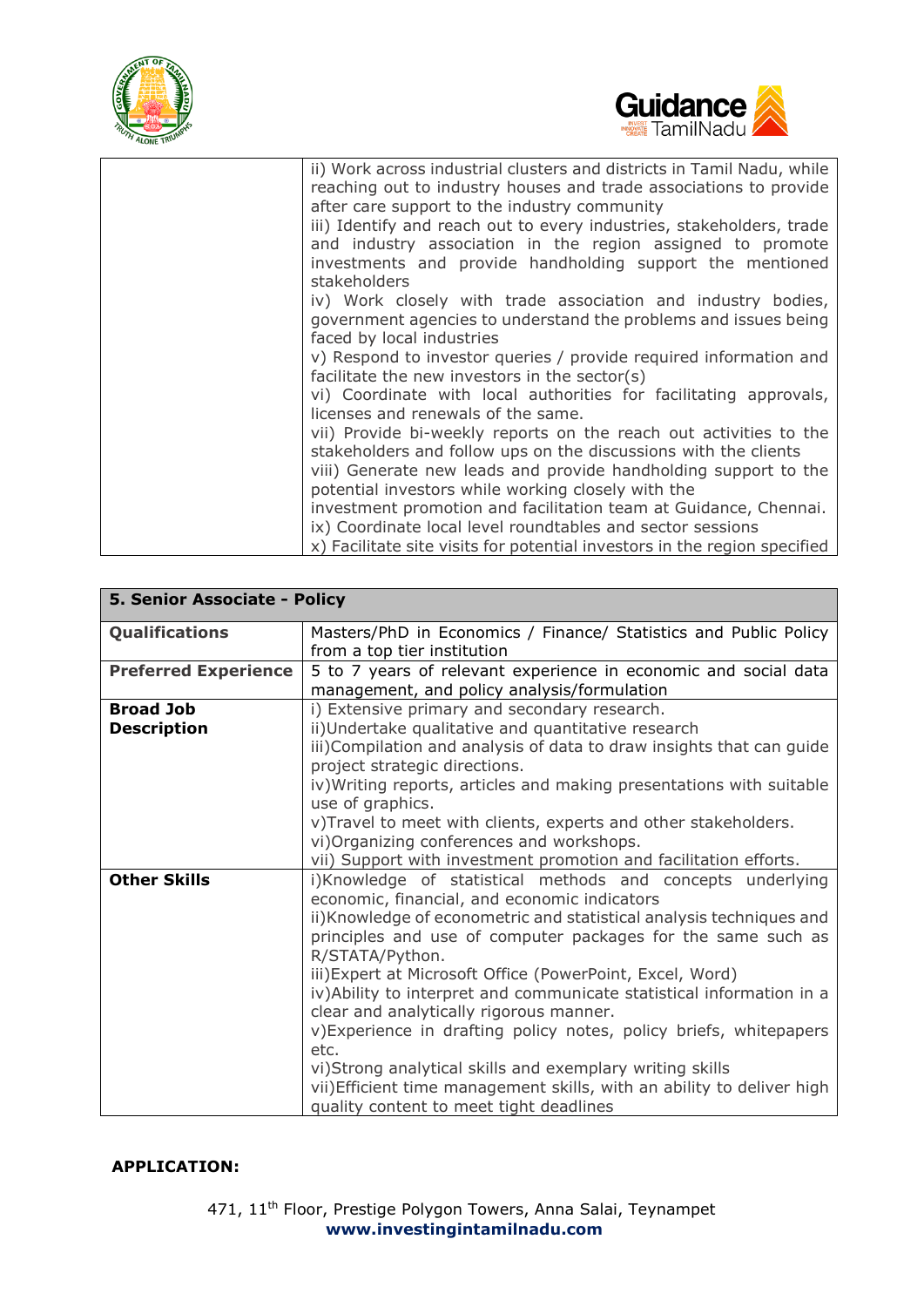



- The aspiring candidates may apply through email only in the format prescribed in **"Annexure - I"** of this notification.
- The completed applications in pdf format shall be mailed to hr@investtn.in.
- The subject of email shall be "Application for -------------------------------Name of the Post-----------------------/ -----------------------------Name of the Candidate."
- There is no registration / application fee.

## **RECRUITMENT PROCESS:**

- The recruitment will be based on an examination and /or interview or both in English in Chennai.
- The interview format will be communicated to the candidates through email. In exceptional cases, interview alone can be done via video.

### **GENERAL INFORMATION:**

- The post is on a fixed term contract for three years and it can be extended beyond the three-year period at the sole discretion of GUIDANCE and will be reviewed every year based on performance
- Only Indian Nationals are eligible to apply.
- All examinations and/or interviews at discretion of Guidance will be conducted in English at Chennai.
- While appearing for the interview, the candidate should produce all the required and valid original certificates/ documents prescribed below. In the absence of original certificates/ documents, candidature of the candidate shall be cancelled. Guidance takes no responsibility to receive/collect any certificate/remittance/document sent separately.
- CERTIFICATE OF PHYSICAL FITNESS**:** Candidates selected for appointment to the post will be required to produce a certificate of physical fitness from the Medical Officer of rank as stipulated by Guidance.
- Correct and true information regarding arrest, convictions / debarment / disqualification by any recruiting agency, criminal or any disciplinary proceedings initiated or finalized, participated in agitation or any Political Organization, candidature in election for parliament / State Legislature / Local Bodies, etc., if any, should also be furnished to the Guidance at the time of application, i.e., the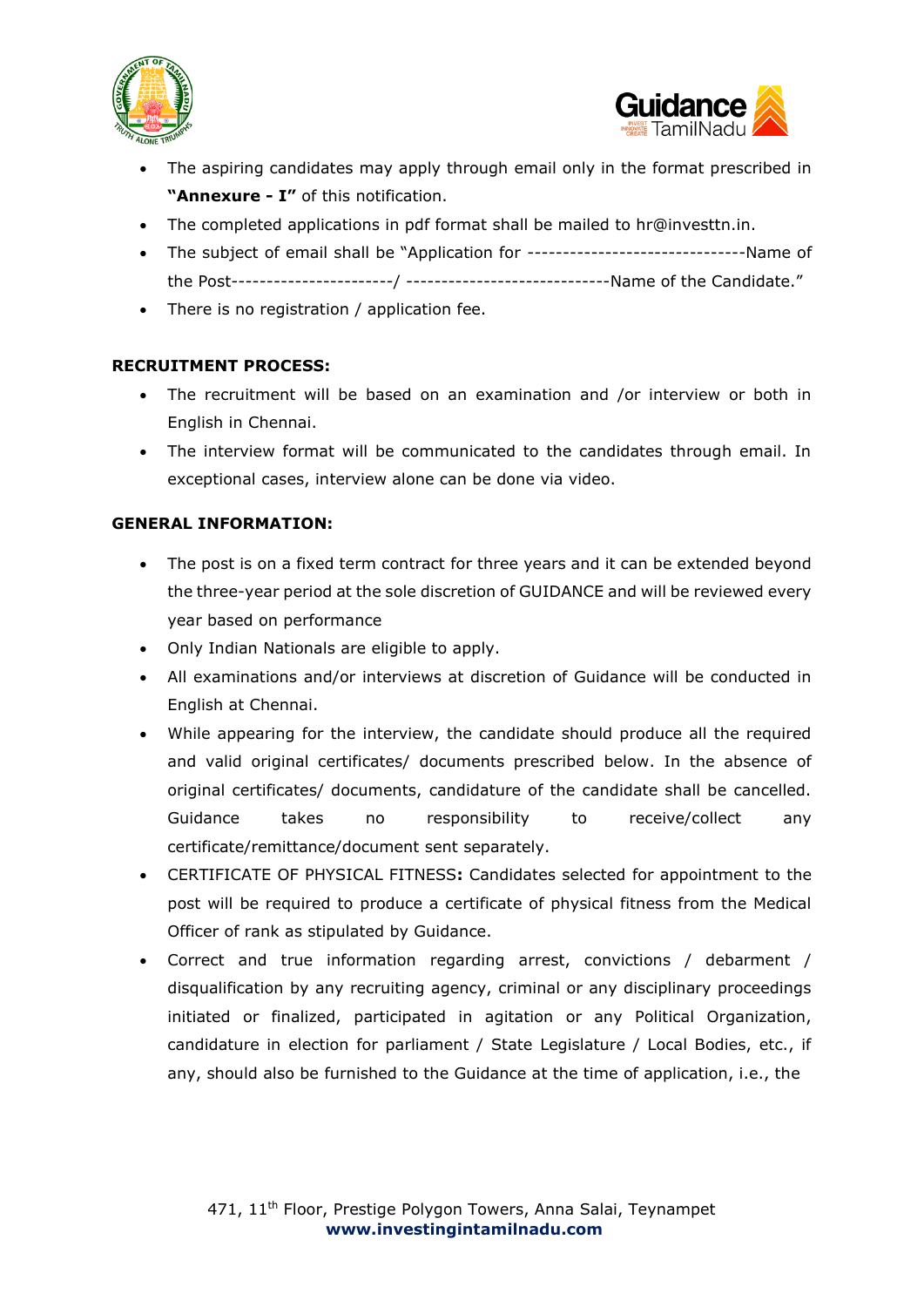



details thereof. original of the judgement of Acquittals, order / or G. O. dropping further action in Departmental proceedings or any document that may prove the suitability of such candidates for a Government appointment in such cases must be produced at the stage/time of certificate verification / interview.

- Applications containing wrong claims relating to basic qualification / eligibility age / category of reservation / educational qualification will be liable for rejection.
- Words of masculine gender in these instructions should wherever the context so requires be taken to include everyone.

# **LIST OF ORIGINAL DOCUMENTS TO BE PRODUCED AT THE TIME OF INTERVIEW (AS APPLICABLE)**

- Printout of the valid interview Call Letter and application form
- Proof of date of birth (Birth Certificate issued by the competent Municipal authorities or SSLC/X std. with DOB)
- Photo identity proof (with the photo of the candidate clearly visible) issued by the competent authority viz., Aadhar Card/ Passport/ Electors Photo ID Card/ PAN Card or Driving license. No other ID cards will be accepted.
- Mark-sheets & Certificate or 10th Std/HSC/Graduation or qualifying degree examination etc.
- Candidates serving in Government/Quasi Govt. offices/Public Sector Undertakings (including Nationalized Banks and Financial Institutions) are required to produce a No Objection Certificate from their employer at the time of attending the interview.
- Experience certificate
- Any other relevant documents in support of eligibility or evidence of past work (write ups / proposals etc.)

**Note:** Non submission of requisite certificate/ documents by the candidate at the time of interview will debar his/her candidature from further participation in the recruitment process. Issuance of offer of appointment lies solely at the discretion of Guidance and its decision will be final and binding.

## **IDENTITY VERIFICATION:**

• The candidate's identity will be verified with respect to his/her details on the call letter, in the attendance list and requisite documents submitted.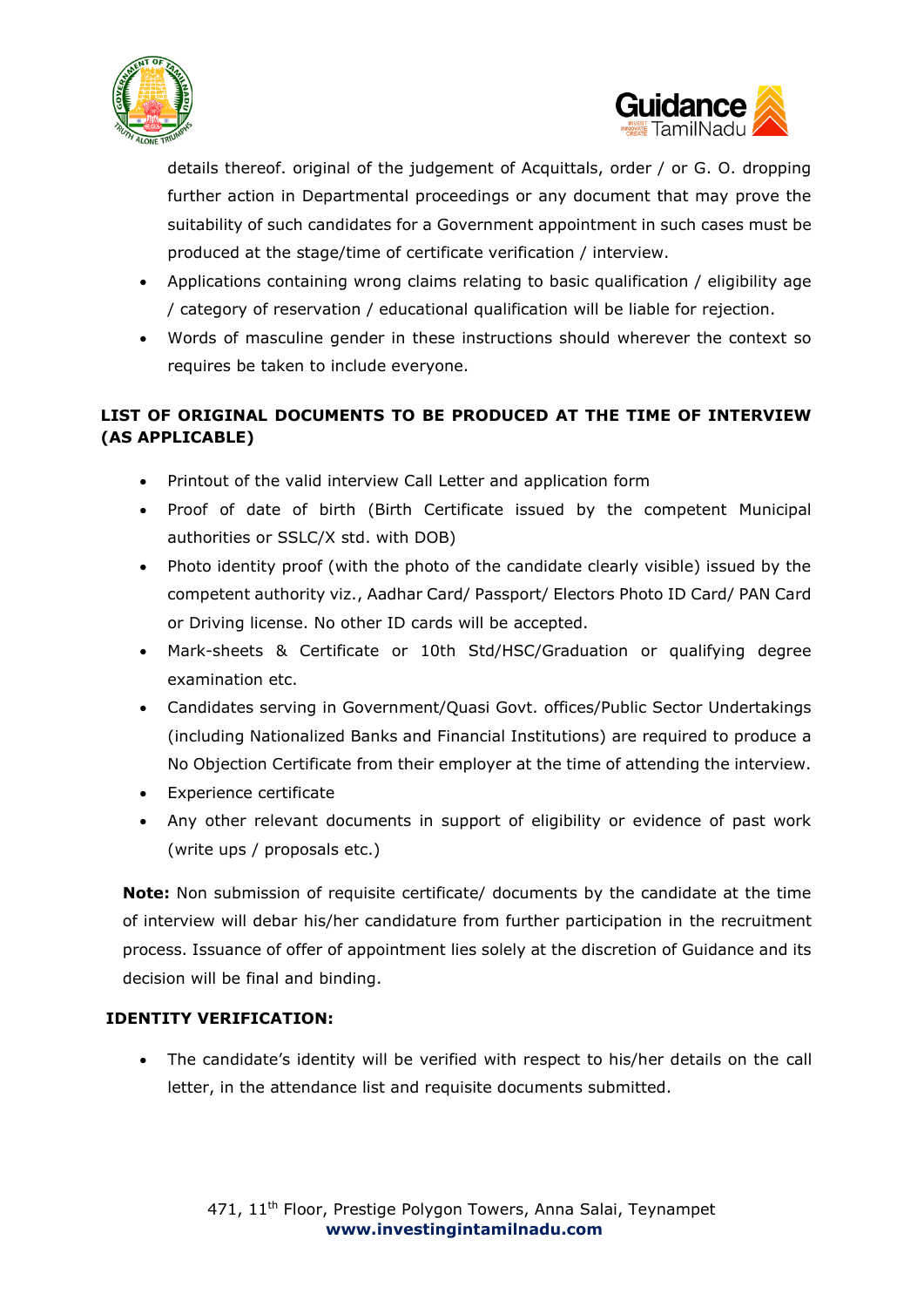



- If identity of the candidate is in doubt, the candidate may not be allowed to appear for the examination/interview. In case of candidates who have changed their name, they will be allowed only if they produce original Gazette notification/their original marriage certificate / affidavit in original.
- Candidates must note that the name as appearing on the call letter (provided during the process of registration) should match the name as appearing on the photo identity proof. Female candidates who have changed first/last/middle name post marriage must take special note of this. If there is any mismatch between the names indicated in the Call Letter and Photo Identity Proof, the candidate will not be allowed to appear for the examination.

#### **OTHER INSTRUCTIONS:**

- Before applying for the post, the candidate should ensure that he/she fulfils the eligibility and other norms mentioned in this notification. Candidates are therefore advised to carefully read this notification and follow all the instructions given.
- A candidate's admission to the examination/ interview and subsequent processes is strictly provisional. The mere fact that the call letter(s)/provisional allotment has been issued to the candidate does not imply that his/her candidature has been finally cleared by the Guidance. Guidance would be free to reject any application, at any stage of the process, cancel the candidature of the candidate in case it is detected as any stage that a candidate does not fulfill the eligibility norms and/or that he/she has furnished any incorrect/false/ information/ certificate / documents or has suppressed any material fact(s). If candidature of any candidate is rejected for any reason according to the terms and conditions of this notification, no further representation in this regard will be entertained. If any of these shortcoming(s) is/are detected after appointment in Guidance, his/her services are liable to be summarily terminated.
- Decision of Guidance in all matters regarding eligibility of the candidate, the stages at which such scrutiny of eligibility is to be undertaken, qualifications and other eligibility norms, the documents to be produced for the purpose of conduct of examination, interview, verification etc. and any other matter relating to Recruitment Process will be final and binding on the candidate. No correspondence and personal enquires shall be entertained by Guidance in this behalf.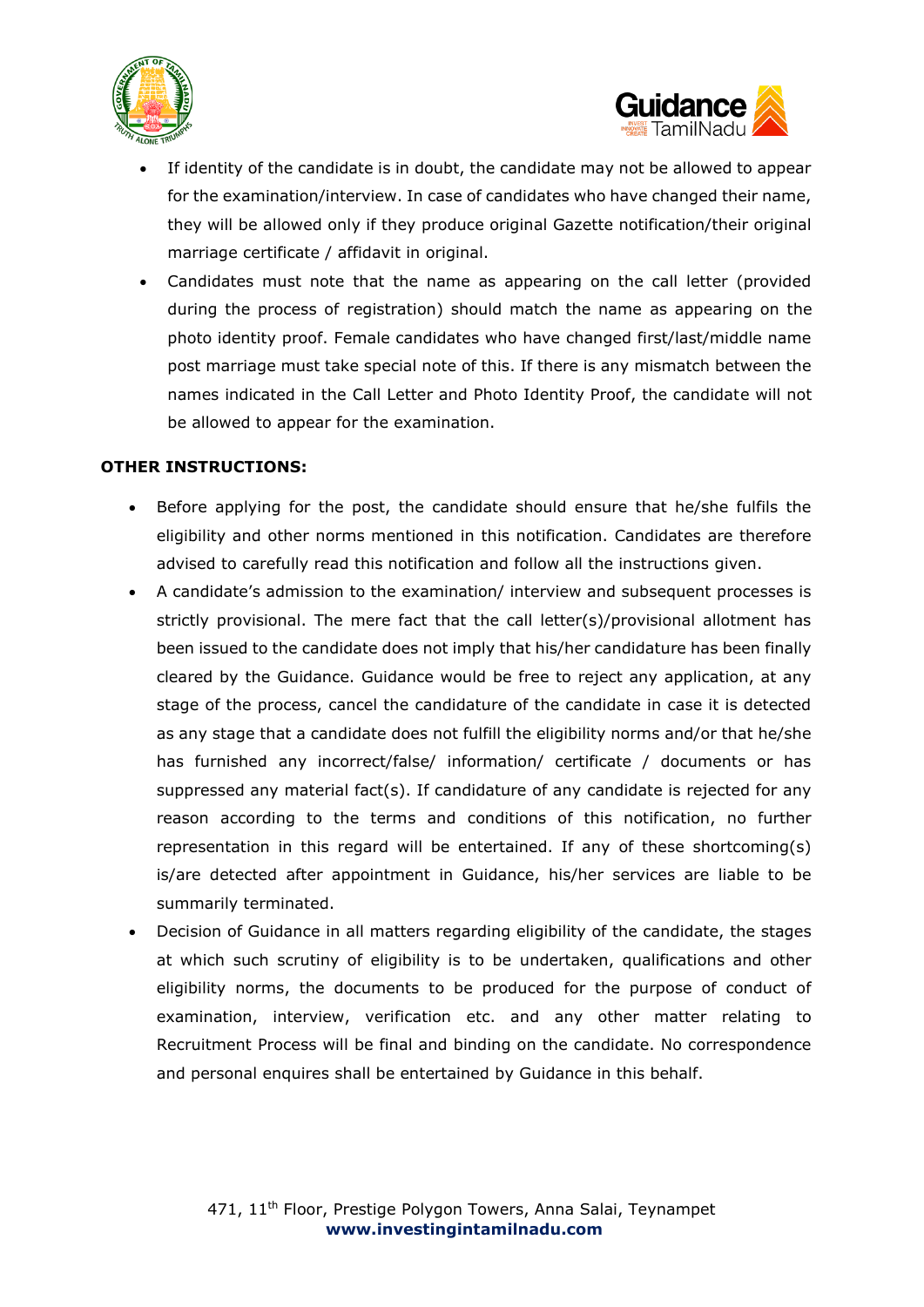



- Not more than one application should be submitted by the candidate. In case of multiple applications only the latest valid (submitted) application will be retained.
- Any dispute arising out of the notification including the recruitment process shall be subject to the sole jurisdiction of the Courts situated in Chennai.
- Any canvassing or creating influence for undue advantage shall lead to disqualification from the Recruitment Process.
- Any request for change of address, details mentioned in the submitted application will not be entertained subsequently.
- A candidate should ensure that the signatures appended by him /her in all the places viz. in his /her call letter, attendance sheet, etc. and in all correspondence with the Guidance in future should be identical and there should be no variation of any kind.
- A recent recognizable photograph MUST be uploaded by the candidate in the online application and the candidate should ensure that copies of the same are retained for use at various stages of the process. Failure to produce the same photograph at various stages of the process or doubt about identity at any stage could lead to disqualification.
- Candidates will have to appear for the examination/ interview at their own expense.
- Appointment of selected candidates is subject to his/her being declared medically fit and as per other requirements of Guidance as mentioned in this notification and subject to service and conduct rules of Guidance, as decided by the Governing Body.
- Guidance reserves the right to reschedule/ change (cancel/modify/add) any of the criteria, conduct of the examination/interview/method of selection and provisional allotment etc.
- Intimations will be sent to the applicants by SMS or email only to the primary mobile number or email respectively mentioned in the application form submitted by the candidates. Hence, the applicant shall enter valid and functional mobile number and email ID.
- Appropriate action against the candidates found guilty of misconduct/ use of unfair means will be taken as per the norms of the Guidance.
- Guidance shall not be responsible if the information /intimation do not reach candidates in case of change in the mobile number, technical fault or otherwise, beyond the control of the Guidance and the candidates are advised to keep a close watch on our authorized website for latest updates, till the recruitment process gets completed.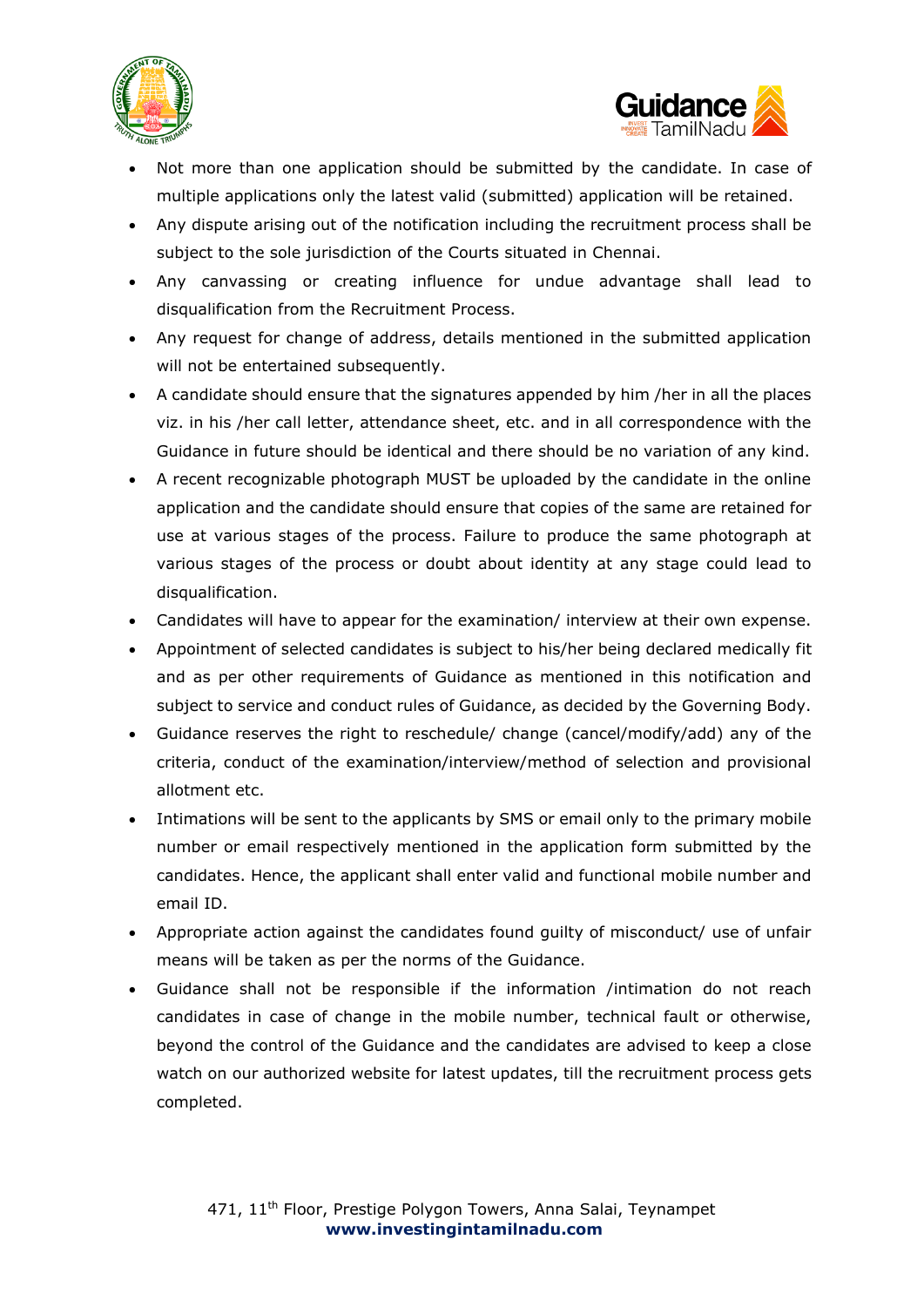



• Guidance reserves the right to alter the Designation/ Pay range based on the skillset of the candidates.

#### **ANNOUNCEMENTS:**

- All further announcements/details pertaining to this process will only be published in the authorised website www.investingintamilnadu.com from time to time.
- The above post, corresponding job description and number of vacancies are subject to change from time to time depending upon the evolving need of the organization. So, you are advised to keep visiting the website for current vacancies and position.

**Date: 14.03.2022 MD & CEO, Place:** Chennai - 600018 **GUIDANCE**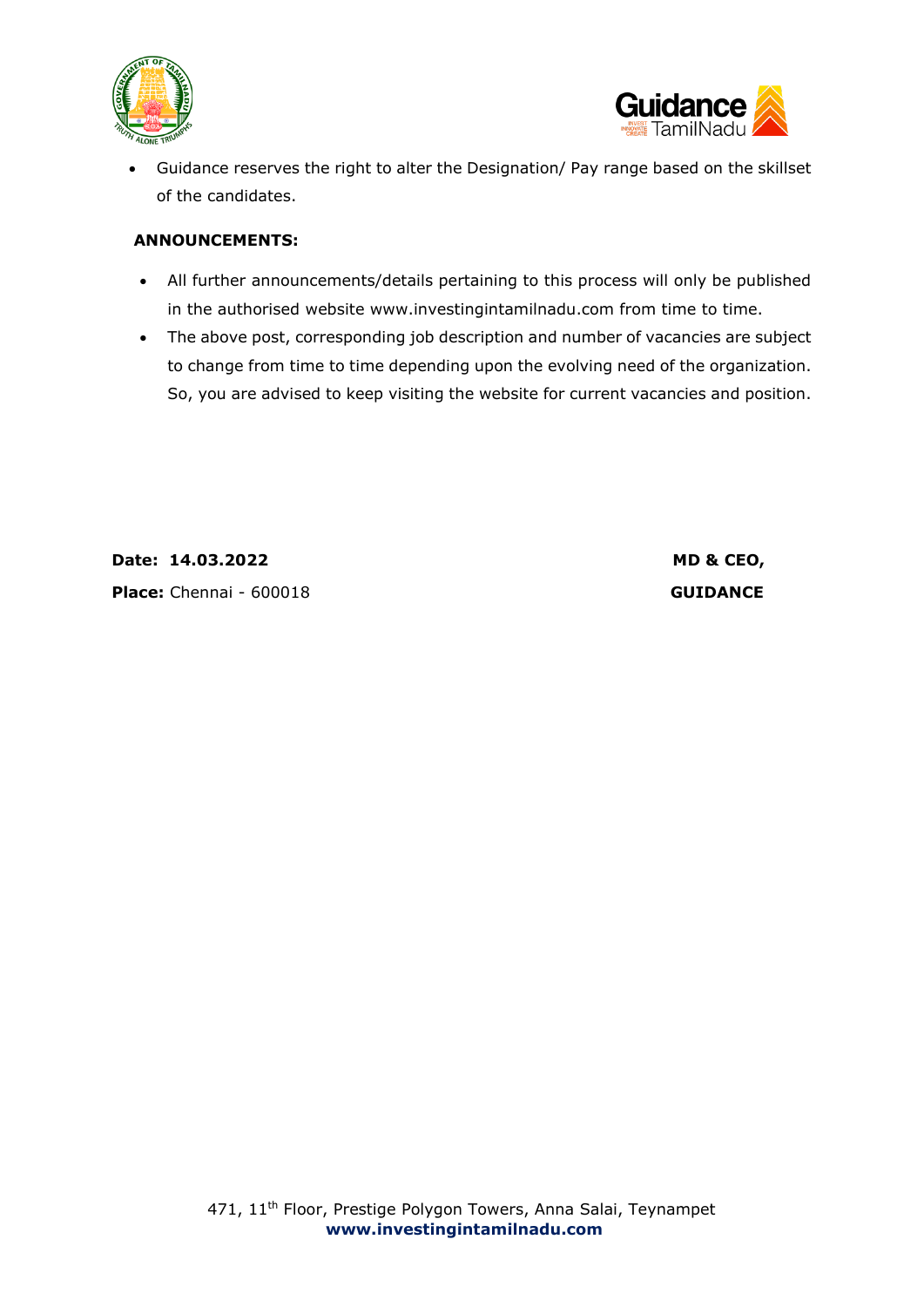



## **Annexure I**

| Recruitment Notification: Admin/HR/9/2022                                                                    |                                 |                                     |                    |                              |                    |
|--------------------------------------------------------------------------------------------------------------|---------------------------------|-------------------------------------|--------------------|------------------------------|--------------------|
| For Office Use Only<br><b>Date of Receipt:</b><br>Application for the post of:<br><b>Application Number:</b> |                                 |                                     |                    |                              |                    |
|                                                                                                              |                                 | <b>Details</b>                      |                    |                              |                    |
| Name                                                                                                         |                                 |                                     |                    |                              |                    |
| Gender                                                                                                       |                                 |                                     |                    |                              |                    |
| Date of Birth                                                                                                |                                 |                                     |                    |                              |                    |
| Nationality                                                                                                  |                                 |                                     |                    |                              |                    |
| Primary Mobile number                                                                                        |                                 |                                     |                    |                              |                    |
| Alternate Mobile number                                                                                      |                                 |                                     |                    |                              |                    |
| Primary E-mail                                                                                               |                                 |                                     |                    |                              |                    |
| <b>Current Address</b>                                                                                       |                                 |                                     |                    |                              |                    |
| Permanent Address                                                                                            |                                 |                                     |                    |                              |                    |
|                                                                                                              | <b>Education Qualifications</b> |                                     |                    |                              |                    |
| Qualification                                                                                                | <b>Year of Graduation</b>       | $%$ of<br>marks<br>or<br><b>GPA</b> | <b>Institution</b> | Board /<br><b>University</b> | State /<br>Country |
| Undergraduate<br>Degree                                                                                      |                                 |                                     |                    |                              |                    |
| Post Graduate<br>Degree                                                                                      |                                 |                                     |                    |                              |                    |
| Others                                                                                                       |                                 |                                     |                    |                              |                    |
| Other Skills / Certifications                                                                                |                                 |                                     |                    |                              |                    |
| Awards                                                                                                       |                                 |                                     |                    |                              |                    |